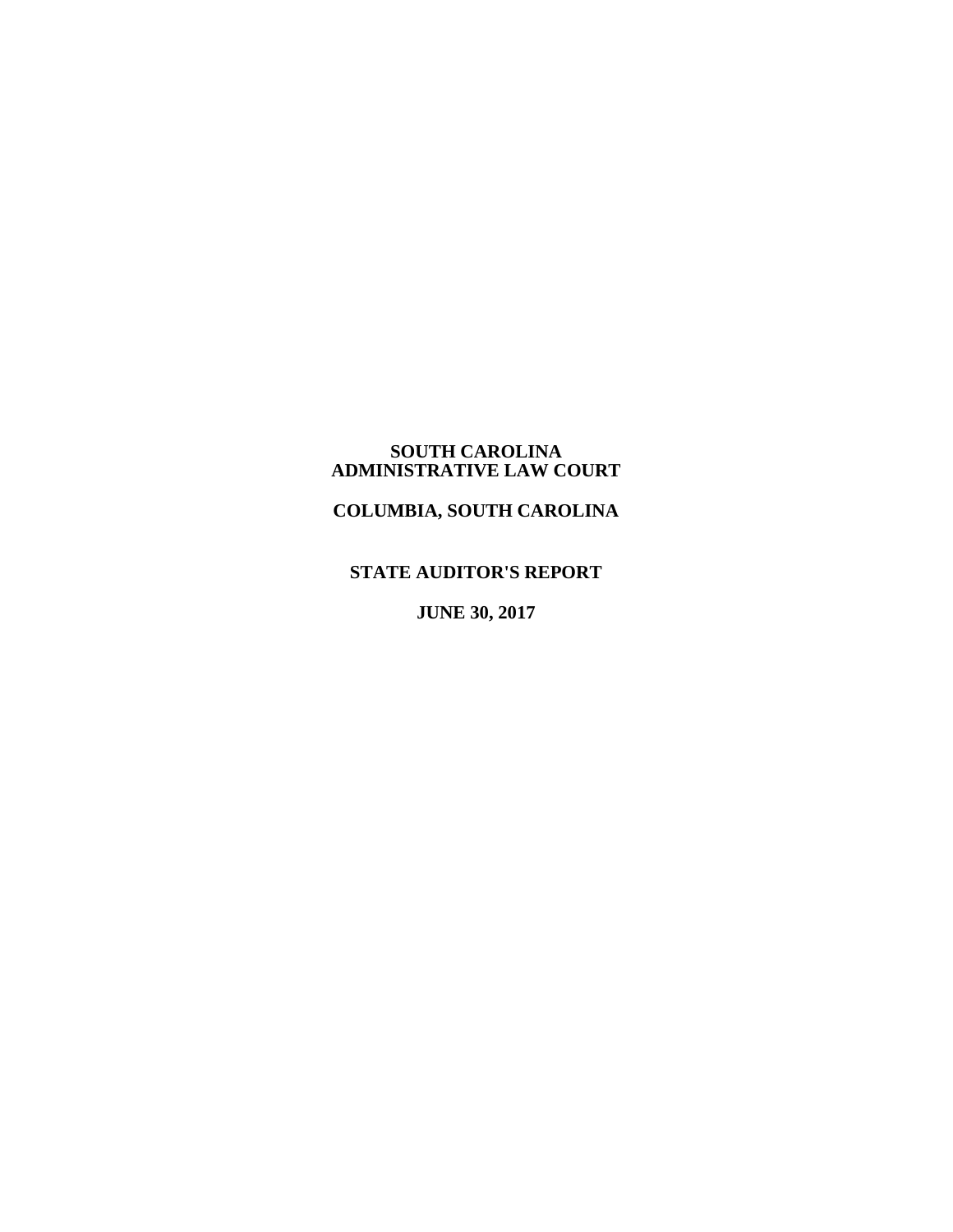

#### INDEPENDENT ACCOUNTANT'S REPORT ON APPLYING AGREED-UPON PROCEDURES

December 21, 2017

The Honorable Ralph K. Anderson, III South Carolina Administrative Law Court Columbia, South Carolina 29201

We have performed the procedures described in Attachment 1, which were agreed to by the management of the South Carolina Administrative Law Court (the Court), solely to assist you in evaluating the systems, processes and behaviors of the Court for the fiscal year ended June 30, 2017. The sufficiency of these procedures is solely the responsibility of the specified parties in this report. Consequently, we make no representation regarding the sufficiency of the procedures described in Attachment 1 for the purpose of which the agreed-upon procedures report has been requested or for any other purpose.

This agreed-upon procedures engagement was conducted in accordance with attestation standards established by the American Institute of Certified Public Accountants. We were not engaged to and did not conduct an examination or review, the objective of which would be an opinion or conclusion, respectively, on the systems, processes and behaviors of the Court. Accordingly, we do not express an opinion or conclusion. Had we performed additional procedures, other matters might have come to our attention that would have been reported to you.

The concept of materiality does not apply to findings to be reported in an agreed-upon procedures engagement. Therefore, all findings from the application of the agreed-upon procedures must be reported unless the definition of materiality is agreed to by the specified parties. Management of the Court has agreed that the following deficiencies will not be included in the State Auditor's Report on Applying Agreed-Upon Procedures:

- Clerical errors of less than \$1,000 related to processing cash receipts and cash disbursements transactions unless the errors occur in ten percent or more of the transaction class inspected.
- Clerical errors of less than \$1,000 related to reporting packages.
- Errors in applying account coding definitions to accounting transactions unless it is determined that ten percent or more of the accounting transactions inspected were found to be in error.
- Reporting packages which are submitted less than three business days after the due date unless it is determined that more than two of the reporting packages were submitted late.

This report is intended solely for the information and use of the management of the South Carolina Administrative Law Court and is not intended to be and should not be used by anyone other than these specified parties. However, this report is a matter of public record and its distribution is not limited.

George & Kennedy, II

George L. Kennedy, III, CPA State Auditor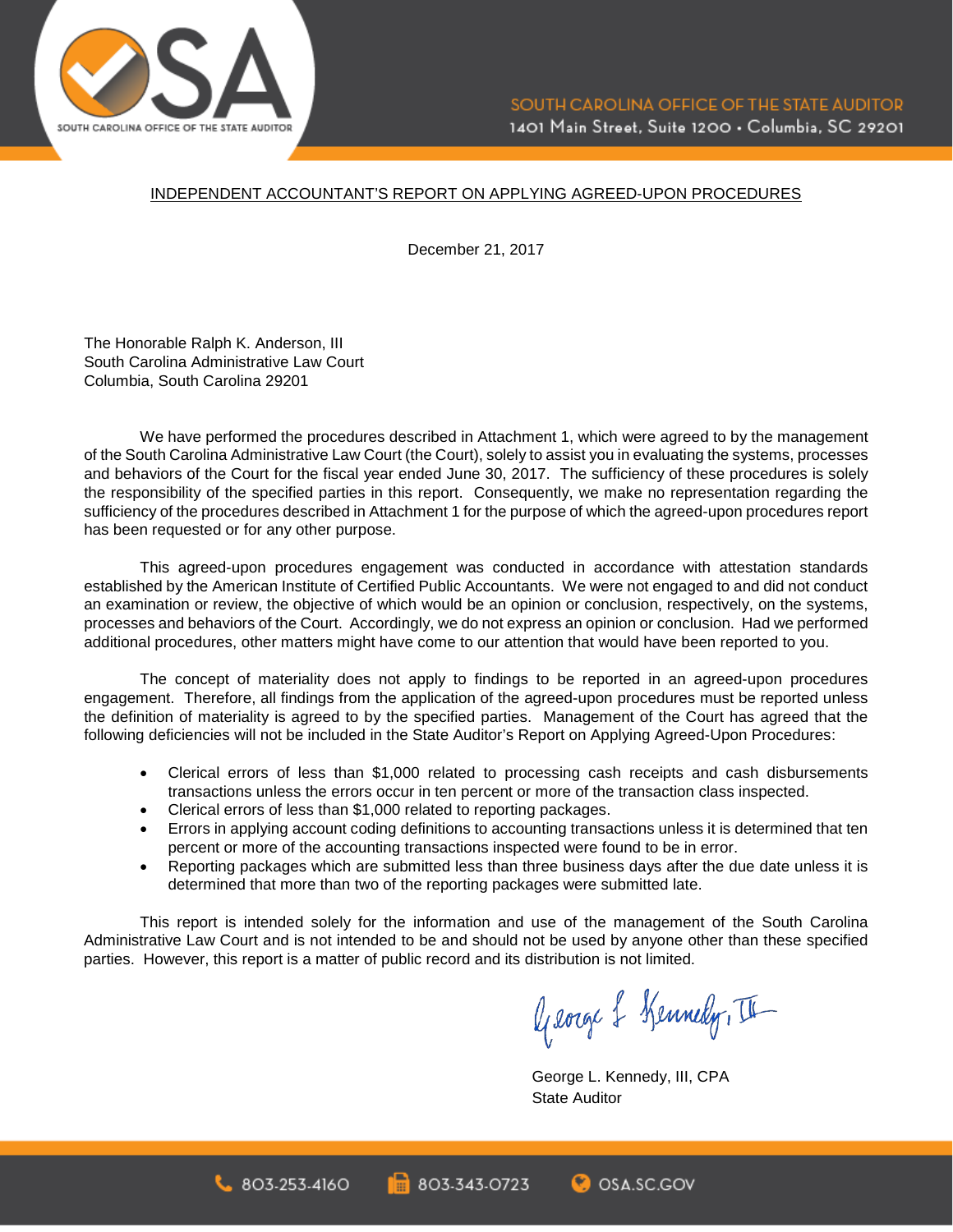### **South Carolina Office of the State Auditor Agreed - Upon Procedures Related to the South Carolina Administrative Law Court (C05)**

## **Cash Receipts/Revenues**

- 1. Compare current year revenues at the subfund and account level from sources other than State General Fund appropriations to those of the prior year. Obtain and document an understanding of variations over \$1,000 and 10% for the Earmarked Funds.
- 2. Randomly select twenty-five cash receipt transactions and inspect supporting documentation to:
	- Agree transaction amount, date, payor, document number, and account coding to the general ledger.
	- Determine that revenues/receipts were deposited in a timely manner, in accordance with Appropriations Act Proviso 117.1.
	- Ensure that both revenue collections and amounts charged are properly authorized by law.
- 3. Randomly select six cash receipts and inspect supporting documentation to determine that receipts are recorded in the proper fiscal year.

We found no exceptions as a result of the procedures.

## **Cash Disbursements/Non-Payroll Expenditures**

- 4. Compare current year non-payroll expenditures at the subfund and account level to those of the prior year. Obtain and document an understanding of variations over \$15,000 and 10% for the General and Earmarked Funds.
- 5. Randomly select twenty-five non-payroll disbursements and inspect supporting documentation to determine:
	- Transaction is properly completed as required by Court procedures; invoice(s) agree(s) with general ledger as to vendor, amount, number, and date.
	- All supporting documents and approvals required by Court procedures and good business practice are present and agree with the invoice.
	- The transaction is a bona fide expenditure of the Court, properly coded to the general ledger.
	- Disbursement complied with applicable State laws, rules, and regulations including the State Consolidated Procurement Code, state travel regulations etc.
	- Clerical accuracy / confirm proper sales/use tax.
- 6. Randomly select seven non-payroll disbursements and inspect supporting documentation to determine that disbursements are recorded in the proper fiscal year.

We found no exceptions as a result of the procedures.

# **Payroll**

7. Compare current year payroll expenditures at the subfund and account level to those of the prior year. Obtain an understanding of variations over \$15,000 and 10% for the General and Earmarked Funds.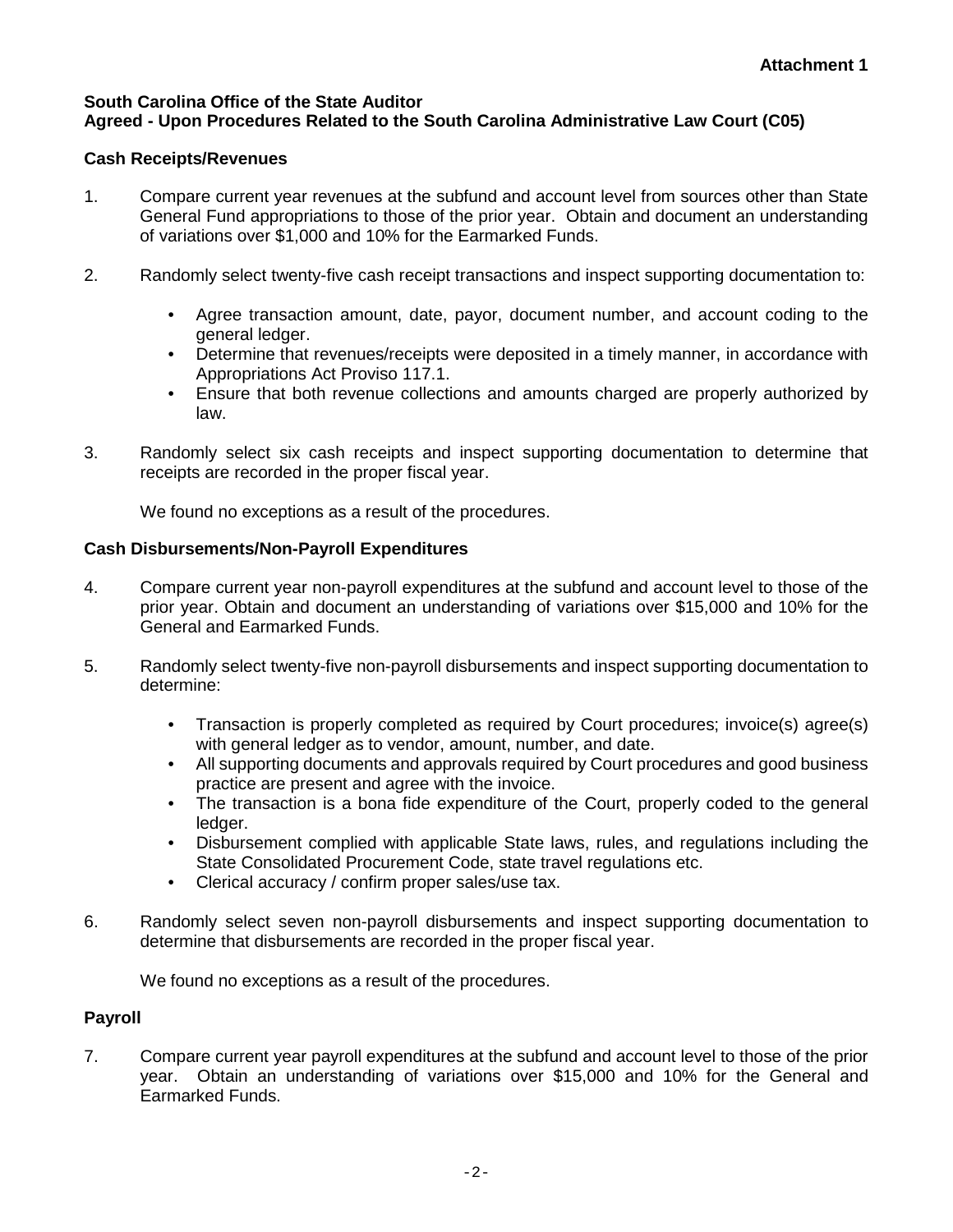# **Payroll (Continued)**

8. Randomly select five employees and inspect supporting documentation during the fiscal year to:

For Salaried Employees:

- Obtain and inspect the employee's payroll and/or personnel file for various forms, communications, etc., to confirm that the person is a bona fide employee of the Court.
- Agree gross pay to supporting documentation confirming all changes to gross salary for the year. Determine that all changes have been properly approved.

For Hourly Employees

- Obtain and inspect the employee's payroll and/or personnel file for various forms, communications, etc., to confirm that the person is a bona fide employee of the Court.
- Confirm the hourly rate and time sheets are properly approved; recalculate gross pay.
- 9. Randomly select five bonus pay disbursements to determine:
	- Employee does not make more than \$100,000 annually.
	- Bonuses received during the year did not exceed \$3,000.
	- Transaction was appropriately documented and approved.
- 10. Select the two employees hired during the fiscal year to determine if they were added to the payroll in accordance with the Court's policies and procedures and that their first pay check was properly calculated in accordance with applicable State law.
- 11. Select the two employees who terminated employment during the fiscal year to determine if they were removed from the payroll in accordance with the Court's policies and procedures, that the employee's last pay check was properly calculated and that the employee's leave payout was properly calculated in accordance with applicable State law.
- 12. Compare the percentage change in personal service expenditures between the current year and prior year to the percentage change in employer contribution expenditures between the current year and prior year. Obtain an explanation of changes of +/-10%.
- 13. Compute the percentage distribution of fringe benefit expenditures by fund source and compare to the actual distribution of recorded personal service expenditures by fund source. Obtain an explanation of changes of +/-10%.

We found no exceptions as a result of the procedures.

#### **Journal Entries**

- 14. Randomly select five journal entries for the fiscal year to:
	- Trace postings to the general ledger, confirming amounts agree with supporting documentation.
	- Confirm transaction is properly approved.
	- Inspect supporting documentation to confirm the purpose of the transaction.

We found no exceptions as a result of the procedures.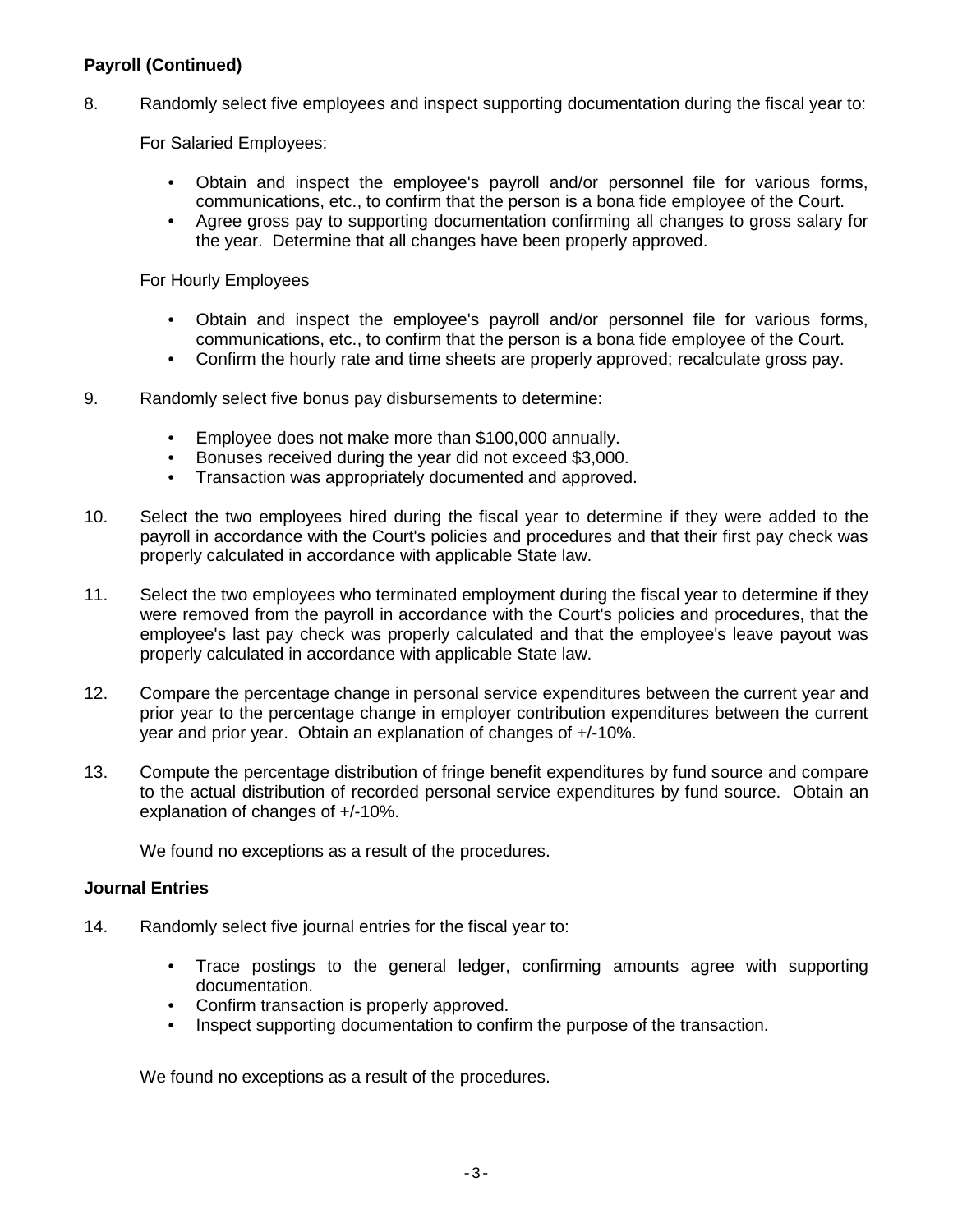### **Appropriation Act**

- 15. Inspect the Appropriation Act work program, provided to and completed by management, observing areas of noncompliance, if any.
- 16. Confirm compliance with Court-specific state provisos by inquiring with management and observing supporting documentation.

We found no exceptions as a result of the procedures.

#### **Reporting Packages**

- 17. Obtain copies of fiscal year end reporting packages submitted to the Office of the State Comptroller General (CG). Inspect the Master Reporting Package Checklist to determine the appropriate reporting packages were prepared and submitted by the due date established by the CG's Reporting Policies and Procedures Manual.
- 18. In addition to the above procedure, we performed the following:
	- Capital Assets Reporting Package
		- o Determine if responses and reported amounts are reasonable/accurate based on inspection of the SCEIS general ledger, the SCEIS Asset History Sheet and/or Court prepared records. In addition, ensure that asset acquisitions are accurately recorded by haphazardly selecting six assets for inspection.
	- Operating Leases Reporting Package
		- o Determine if amounts agree to the SCEIS general ledger, the SCEIS Year-end Reporting - Operating Lease Expense with Vendor report and/or Court prepared records. In addition, based on inspection of invoices and lease agreements, determine if rental payments were properly classified, coded and calculated by inspecting and recalculating payments by vendors included in the reporting package.
	- Accounts Payable Reporting Package
		- o Determine if responses and all reported amounts are reasonable/accurate based on the inspection of the SCEIS general ledger, SCEIS Year-end Reporting - Prior Year Payables with Vendor and/or Court prepared records.
	- Subsequent Events Questionnaire
		- o Determine if responses are reasonable/accurate and any required supplemental information was properly prepared and submitted based on inspection of the SCEIS general ledger and/or Court prepared records.

### **Finding:**

During our inspection of the Operating Leases Reporting Package, we observed one lease on the Operating Leases Minimum Payment Schedule that should have been reported as a contingent lease. The amount paid for the lease should have been reported on Form 3.09.1 section I as Contingent Rental Payments and in section II of Form 3.09.1, Leases with Contingent Rents because amounts vary by month depending upon how much space is needed to store files. As a result, the total current expense on the Operating Leases Future Minimum Payment Schedule was overstated by \$8,396 and the Future Minimum Payments was overstated by \$4,194.

#### **Management's Response:**

The agency will take appropriate action regarding your comment made in the report and will work to ensure corrective action is taken to eliminate the Operating Lease Reporting Package finding in the future.